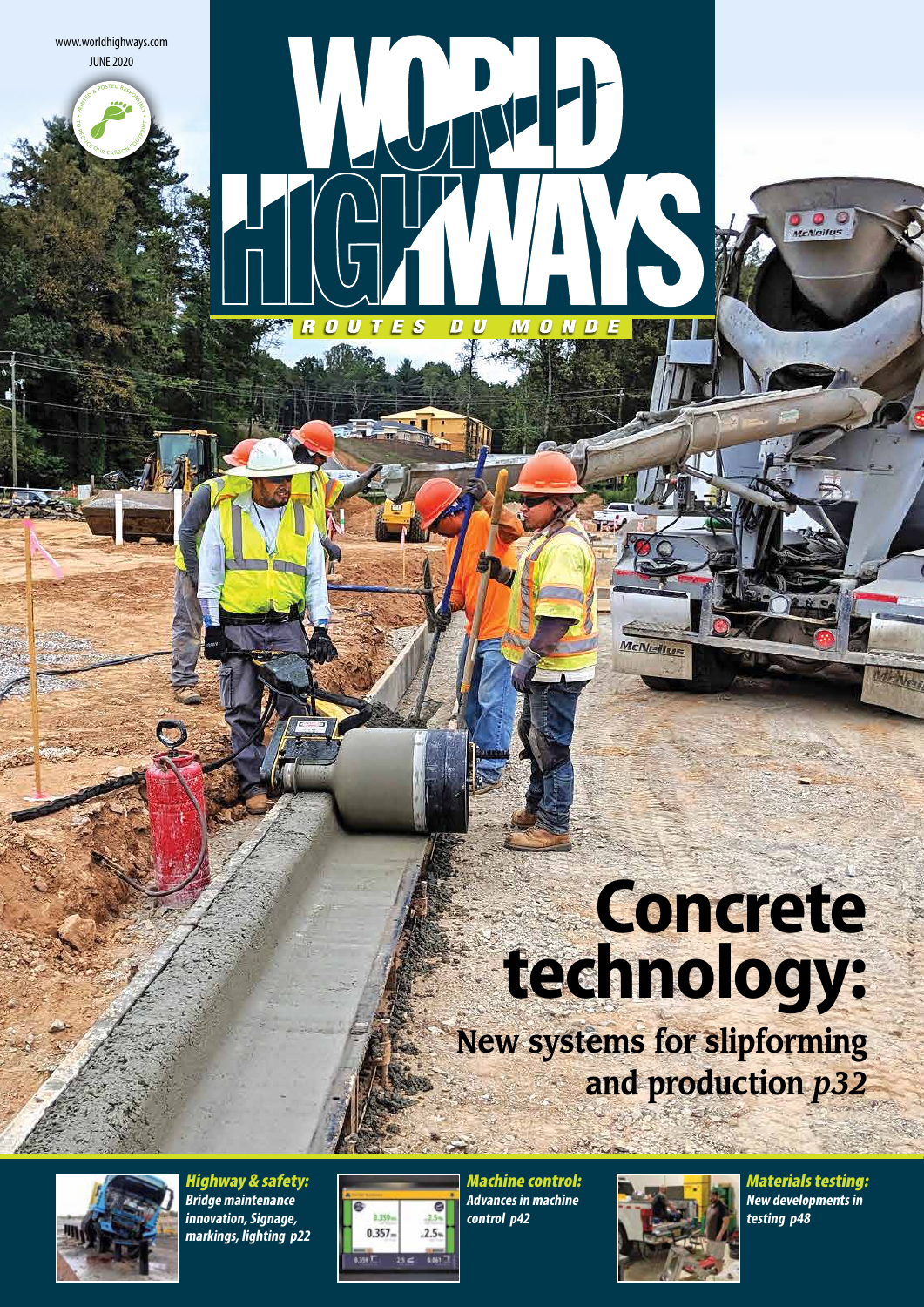### **MATERIALS TESTING**

**Roxi is an algorithm that uses machine learning to flag up when concrete pours are not curing as expected**

# **Testing: new tech, old problems and business moves**

In this issue's materials testing news, there's a glimpse of how artificial intelligence could improve quality and efficiency in concrete construction, we look at what works best for fixing cracks and two established equipment manufacturers change hands. *Kristina Smith* reports

 $62.0$ 

Manager (16-614) 2399

 $\triangle$  5

 $75.7$ 

Beart CS' is review this suggestion?<br>Road thinks the correct pouring firm for survey.<br>Beart CS' is refuse this suggestion? **Novem pite and Macouvers** 

**CANCEL** 

OK.

oncrete technology<br>
testing company<br>
Giatec has updated<br>
artificial intelligence<br>
programme, Roxi, w<br>
ability to spot unexy<br>
changes in a concrete<br>
mix. Roxi is linked u<br>
Giatec's SmartRock maturity sensors, so<br>
concrete i testing company Giatec has updated it artificial intelligence (AI) programme, Roxi, with the ability to spot unexpected changes in a concrete mix. Roxi is linked up to

Giatec's SmartRock maturity sensors, so if the concrete is curing in a way that doesn't match the curing pattern of the designed mix, it will send out an alert.

Giatec worked with three concrete suppliers – Stoneway Concrete, Central Concrete (a US Concrete company), Maschmeyer Concrete Company of Florida, Hilltop Concrete, and Tomlinson – on its development. Roxi is reducing the time needed for testing and giving early alerts if something about the mix changes; for instance, if one of the components is slightly different.

Giatec plans for Roxi to keep gaining intelligence. "Roxi is the Alexa of concrete," said Aali Alizadeh, co-founder, president and CTO at Giatec. "We launched this product last year with a bigger vision in mind."

Giatec introduced its SmartRock sensors

to the industry back in 2015. They work by measuring the temperature of the concrete pour as it heats up and cures and correlating that to the concrete's strength. Each SmartRock sensor sends information back to a node and the strength and temperature can be viewed by users via an app.

The idea behind maturity sensors such as SmartRock is that they give contractors a more accurate picture of strength build-up in a concrete pour. This can allow them to strike formwork earlier than planned, potentially cutting time from the duration of a project and, hence, saving money. To date, SmartRock has been deployed on over 6,000 projects in North America, East Asia, South Africa, South America and Europe.

However, many contractors lack confidence in using concrete maturity sensors. "People don't trust it," said Alizadeh. "They say 'What if the calculation is wrong? What if the sensor is wrong?'" By training Roxi to spot anomalies and errors, Giatec hopes to win over distrustful contractors.

The first development phase for Roxi was to train it to automatically know when to start measuring from: that is the time the

sensor is completely enveloped in concrete. Giatec partnered with leading AI institution the Montreal Institute of Learning Algorithms (Mila), creating an algorithm which could spot when the temperature of the sensor started to rise and hence log the start time for measurement.

At the time, Roxi had data from around 2,000 projects to learn from. "The algorithm looked at the set of data points and learned what 'pouring time' means," said Alizadeh. "It learned how the temperature looked before and after the pouring time.

Roxi also surprised her parents. "Roxi learned things we could not believe," said Alizadeh. "For instance, specialist cases where the concrete only generates low heat, where we couldn't see from the curve where the pouring time was, Roxi can detect it."

Before Giatec introduced Roxi, its SmartRock app would prompt users to input the start time for each sensor. Now Roxi suggests what it believes the smart time to be so that users can agree or correct – all information which is fed back into the machine learning.

"Initially, some of our users noticed that before they had selected the pouring time, Roxi